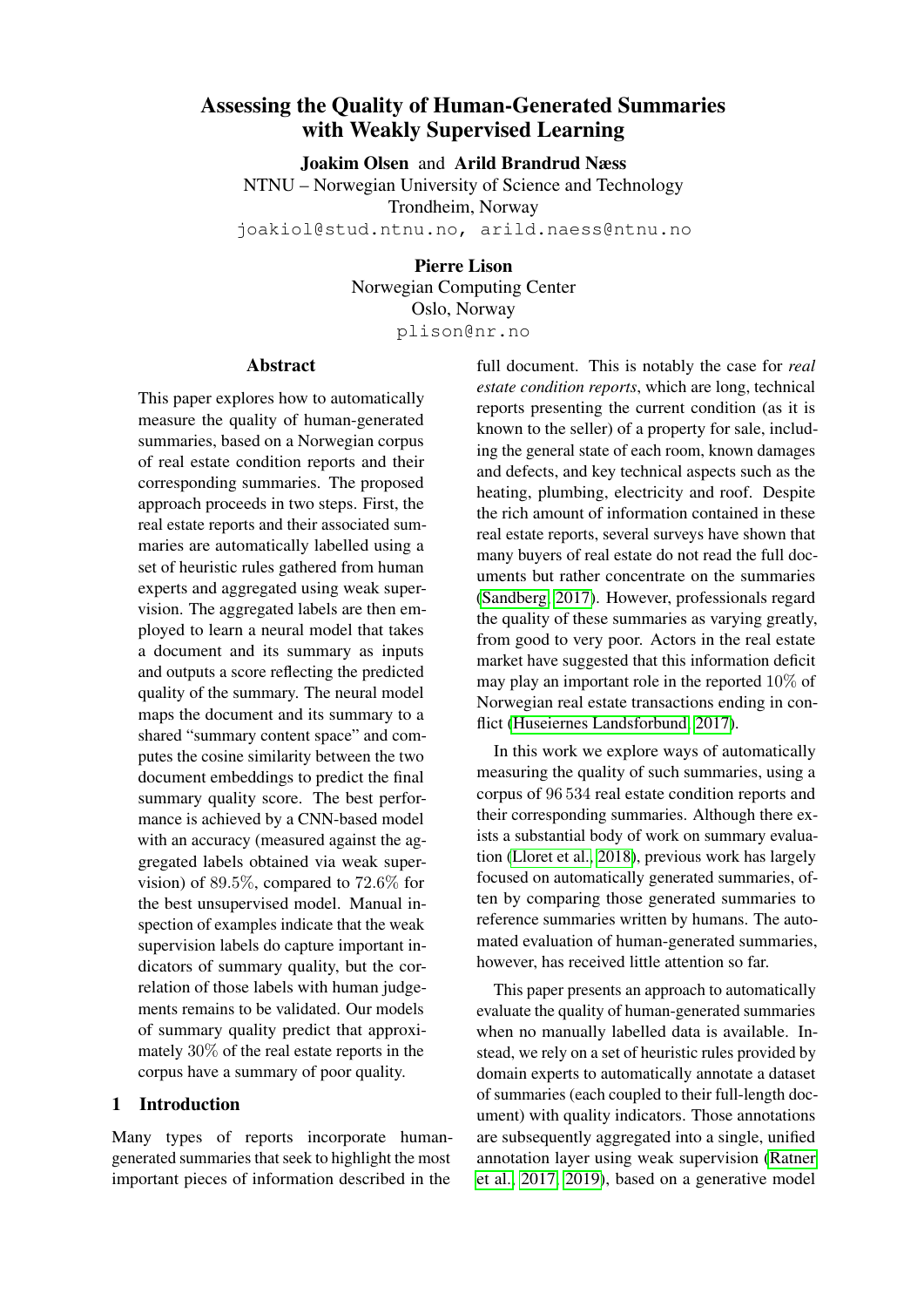that takes into account the varying coverage and accuracy of the heuristic rules.

Although one could in theory directly use the labels obtained through weak supervision as quality indicators for the summaries, such an approach has a number of limitations. Most importantly, heuristic rules are only triggered under certain conditions, and may therefore "abstain" from providing a quality score on some summaries. For instance, we may have a rule stating that, if the full report describes a major defect or damage in the bathroom, then a summary that fails to mention this defect should be labelled as being of poor quality. This rule will only label summaries that meet this specific condition, and abstain from generating a prediction in all other cases. Some heuristic rules may also depend on the availability of external data sources that are not available at prediction time. For instance, one can exploit the fact that an insurance claim has been raised on the real estate as an indicator that the summary may have omitted to mention some important defects or damages. Needless to say, this heuristic can only be applied on historical data, and not on new summaries.

To address those shortcomings, we use the aggregated labels obtained via weak supervision as a stepping stone to train a neural model whose task is to assess the quality of a summary in respect to its full-length document. The neural model embeds both the document and its summary into a dedicated semantic space (referred to as the *summary content space*) and computes the final quality score using cosine similarity. As real estate condition reports are often long documents (10 pages or more), we conduct experiments with models based not only on embeddings of entire documents, but also on embeddings of sections, sentences and words.

The paper makes three contributions:

- 1. A framework to automatically (a) associate summaries with quality indicators based on expert-written rules, and (b) aggregate those indicators using weak supervision.
- 2. A neural model that predicts the summary quality by embedding both the document and its corresponding summary into a common summary content space, and then computing the similarity between the two vectors. The neural model is trained using the weakly supervised labels as described above.

3. An evaluation of this approach on a large corpus of Norwegian real estate condition reports and their associated summaries.

As detailed in Section [4,](#page-5-0) this weak supervision approach is able to outperform unsupervised methods based on Latent Semantic Analysis [\(Deer](#page-8-0)[wester et al., 1990\)](#page-8-0) or Doc2Vec embeddings [\(Le](#page-9-4) [and Mikolov, 2014\)](#page-9-4) – by a large margin. Although the approach is evaluated on a specific corpus of real estate reports, the proposed methodology can be applied to any type of summaries, provided human experts are able to specify heuristics to assess the summary quality in the target domain.

## 2 Related Work

## 2.1 Summary evaluation

Summary evaluation has so far been mostly studied in relation to the task of automatic text summarization, i.e., the automated generation of summaries conditioned on the full document [\(Rush](#page-10-1) [et al., 2015;](#page-10-1) [Cheng and Lapata, 2016;](#page-8-1) [Gambhir and](#page-9-5) [Gupta, 2017;](#page-9-5) [Cao et al., 2018;](#page-8-2) [Fernandes et al.,](#page-9-6) [2019\)](#page-9-6). However, few papers have investigated how to evaluate the quality of human-generated summaries such as the short summaries associated with real estate condition reports.

[Lloret et al.](#page-9-1) [\(2018\)](#page-9-1) provide an overview of evaluation metrics for text summarization, focusing on three quality criteria: *readability*, *non-redundancy* and *content coverage*. Although readability and non-redundancy are important criteria to evaluate automatic text summarization systems, they are less relevant for assessing human-generated summaries written by professionals. The criteria of content coverage is, however, relevant in both contexts, and will be the main focus of this paper.

Metrics for summary evaluation can be divided in three overarching groups [\(Cabrera-Diego and](#page-8-3) [Torres-Moreno, 2018;](#page-8-3) [Ermakova et al., 2019\)](#page-9-7):

- 1. Manual evaluation based on human judgments, where participants fill questionnaires to rate the summary quality according to a number of criteria [\(Nenkova and Passonneau,](#page-9-8) [2004;](#page-9-8) [Saggion et al., 2010\)](#page-10-2).
- 2. Automatic evaluation from overlap-measures with reference summaries written by human experts [\(Lin, 2004;](#page-9-9) [Conroy and Dang, 2008;](#page-8-4) [Giannakopoulos, 2013;](#page-9-10) [Zhang et al., 2020\)](#page-10-3). One popular metric based on this idea is ROUGE [\(Lin, 2004\)](#page-9-9), which is computed from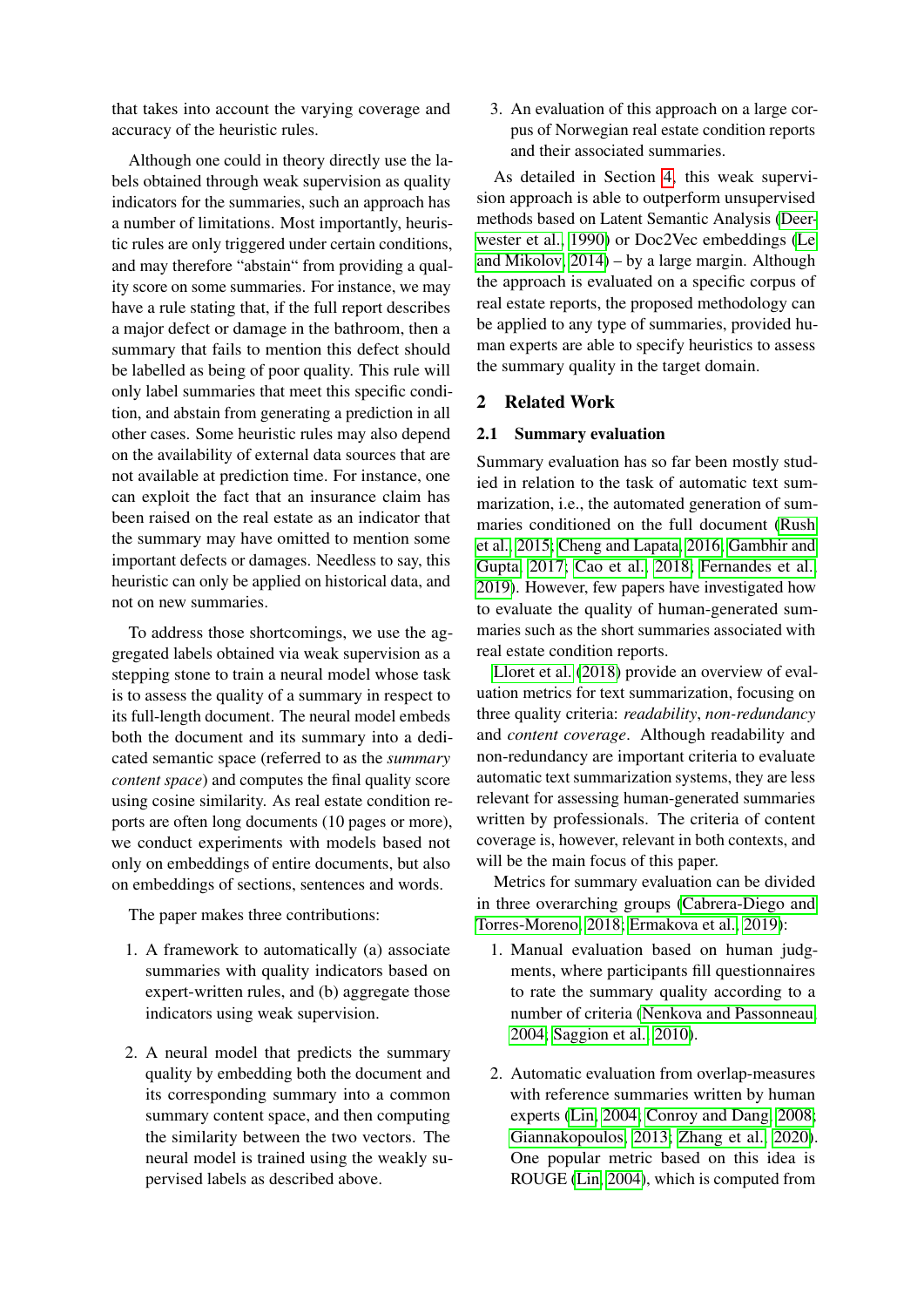the proportion of  $n$ -grams that are observed in both the generated output and the reference summaries.

3. Automatic evaluation without reference summaries, typically using measures of divergence between the generated summary and the source document [\(Torres-Moreno et al., 2010;](#page-10-4) [Louis and Nenkova, 2013;](#page-9-11) [Cabrera-Diego and](#page-8-3) [Torres-Moreno, 2018\)](#page-8-3).

The evaluation method proposed in this paper fits into the last category, as we do not require the availability of reference summaries. However, contrary to divergence-based metrics, the summary quality is estimated here on the basis of heuristic rules provided by human experts.

# 2.2 Document similarity

The proposed approach is also related to models of semantic similarity, as the purpose of our summary evaluation is to assess the extent to which the criteria of content coverage is satisfied.

There is a vast body of existing work on how to measure the semantic similarity between documents. This topic is also the focus of various benchmarks, such as the Microsoft Research Paraphrase (MSRP) corpus [\(Dolan et al., 2004\)](#page-8-5) and the Semantic Textual Similarity (STS) benchmark [\(Cer](#page-8-6) [et al., 2017\)](#page-8-6), both expressed as pairs of short documents. The ACL Anthology Network [\(Radev et al.,](#page-9-12) [2009\)](#page-9-12) is also used for measuring semantic similarity between articles in [Liu et al.](#page-9-13) [\(2017\)](#page-9-13). [Gong](#page-9-14) [et al.](#page-9-14) [\(2019\)](#page-9-14) investigates how to measure similarity between documents of varying sizes.

Document similarity can be computed from topic models based on, e.g., Latent Dirichlet Allocation [\(Blei et al., 2003;](#page-8-7) [Rus et al., 2013;](#page-10-5) [Liu et al.,](#page-9-13) [2017\)](#page-9-13), or through document embeddings [\(Le and](#page-9-4) [Mikolov, 2014;](#page-9-4) [Lau and Baldwin, 2016;](#page-9-15) [Liu et al.,](#page-9-13) [2017;](#page-9-13) [Cer et al., 2017;](#page-8-6) [Gong et al., 2019;](#page-9-14) [Vrbanec](#page-10-6) and Meštrović, [2020\)](#page-10-6). Contextual word representations such as BERT, XLNet or GPT-3 [\(Devlin](#page-8-8) [et al., 2018;](#page-8-8) [Yang et al., 2019;](#page-10-7) [Brown et al., 2020\)](#page-8-9), can also be used to derive document embeddings and have been shown to improve performance on document similarity benchmarks [\(Reimers and](#page-10-8) [Gurevych, 2019;](#page-10-8) [Li et al., 2020\)](#page-9-16), notably on the MSRP corpus and the STS benchmark.

Of particular relevance to this paper is the text matching approach of [Zhong et al.](#page-10-9) [\(2020\)](#page-10-9) in which the source document and potential summaries are

matched in a semantic space. Their approach is, however, optimised for the problem of extracting summaries, while our focus is on evaluating existing, human-generated summaries, using expertwritten rules as quality indicators.

# 2.3 Weak supervision

The key idea behind weak supervision is to label data points using a combination of weak (noisy) supervision signals instead of relying on a single gold standard. Those supervision signals are typically expressed as *labeling functions*, which may take the form of heuristic rules, lookups in external knowledge bases, machine learning models, or even annotations from crowd-workers. The result of those labeling functions are then aggregated using a generative model that estimates the accuracy (and possible correlations) of each function. Once aggregated, the (probabilistic) labels can be employed to train any type of machine learning model using supervised learning. One key benefit of weak supervision frameworks lies in their ability to inject *expert knowledge* to learn data-driven models in situations when data is scarce or non-existent [\(Hu](#page-9-17) [et al., 2016;](#page-9-17) [Wang and Poon, 2018\)](#page-10-10).

Weak supervision makes it possible to leverage external knowledge sources to automatically label data points instead of relying exclusively on handannotated data. An early application of this idea is distant supervision [\(Mintz et al., 2009;](#page-9-18) [Ritter et al.,](#page-10-11) [2013\)](#page-10-11), where knowledge bases are used to automatically label documents with specific categories. One popular approach for weak supervision is the Snorkel framework, which was first introduced by [Ratner et al.](#page-10-12) [\(2016\)](#page-10-12), and later expanded by [Ratner](#page-9-2) [et al.](#page-9-2) [\(2017\)](#page-9-2) and [Ratner et al.](#page-9-3) [\(2019\)](#page-9-3).

Weak supervision frameworks have been applied to a number of NLP tasks, from named entity recognition to relation extraction and dialogue state tracking [\(Bach et al., 2019;](#page-8-10) [Bringer et al., 2019;](#page-8-11) [Han](#page-9-19)[cock et al., 2019;](#page-9-19) [Lison et al., 2020;](#page-9-20) [Safranchik](#page-10-13) [et al., 2020\)](#page-10-13). There is, however, little work with weak supervision related to document similarity or summary quality evaluation.

# 3 Approach

The approach adopted in this paper is divided in two steps. We first define and apply a set of *labeling functions* to the dataset, allowing us to derive binary (good/bad) quality indicators on the summaries in relation to their full-length reports. Those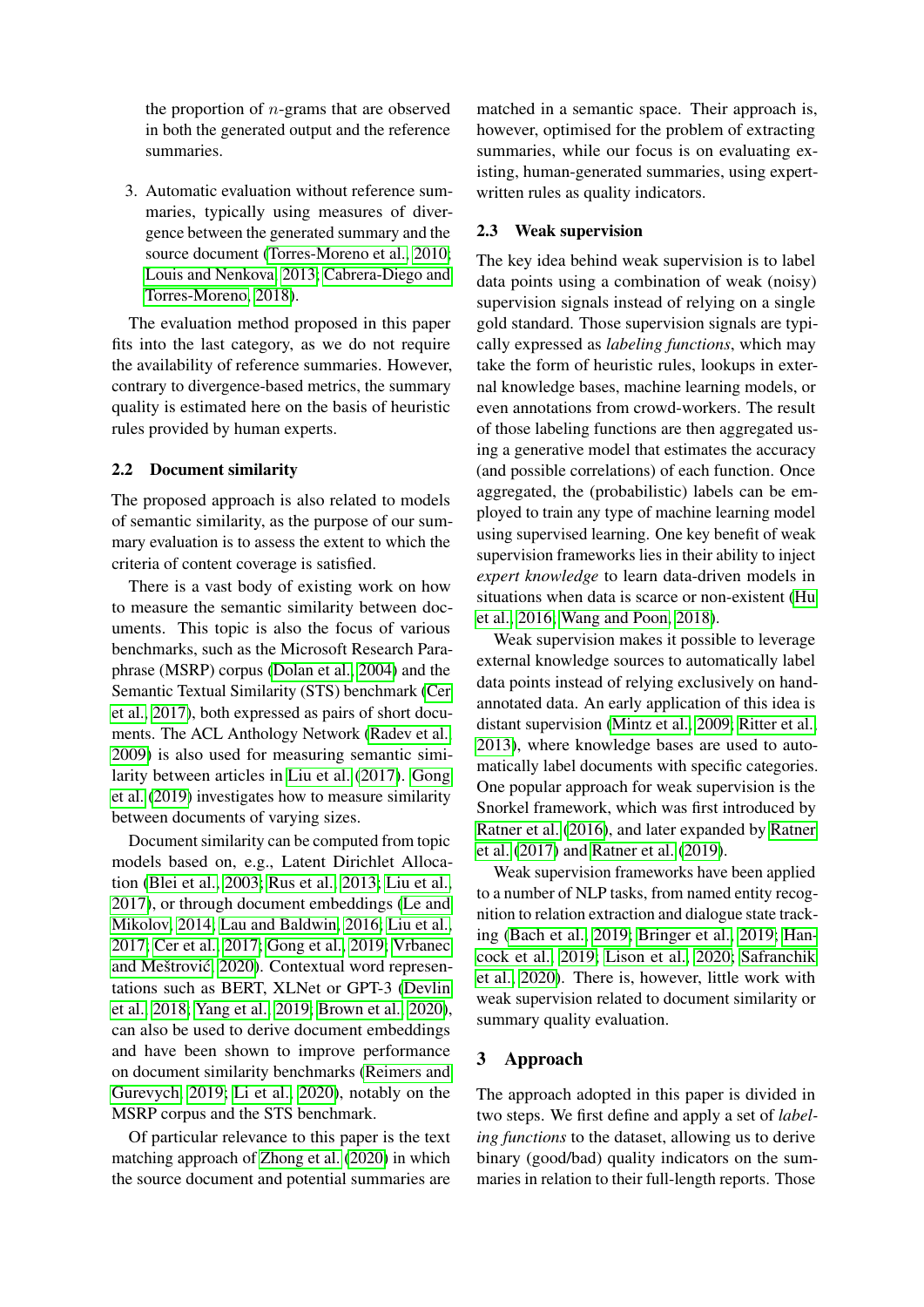quality indicators are then aggregated into a single, probabilistic measure of summary quality using weak supervision. The dataset and labeling functions are described in Sections [3.1](#page-3-0) and [3.2.](#page-3-1)

Then, using those aggregated labels as targets, we learn a neural model that maps the reports and summaries to a common *summary content space*. The resulting embeddings should reflect only key semantic information that is relevant for measuring summary quality, so that it can be measured by the cosine similarity in this space. The neural architecture and associated document embedding methods are defined in Sections [3.3](#page-4-0) and [3.4.](#page-4-1)

Assessing the summary quality using a neural model instead of relying directly on the quality indicators derived from the labeling functions has two major advantages. First, the neural model can generalise to all possible report/summary pairs, while aggregated labels may be absent for some summaries, as the rules are only triggered when specific conditions are met. Second, some labeling functions depend on external resources that may be unavailable at prediction time. For instance, one labeling function relies on whether the buyer has filed an insurance claim, which is a piece of information that is only available for historical data, and requires us to "peek into the future".

# <span id="page-3-0"></span>3.1 Dataset

The corpus contains 96 534 real estate condition reports, each containing the following parts:

- i) Textual descriptions of various parts of the real estate (e.g., rooms) along with a textual assessment of their physical condition.
- ii) Condition degrees ("tilstandsgrad" or TG) for parts of the real estate, in the range 0–3, where 0 indicates perfect condition (for new buildings) and 3 a seriously deteriorated condition, due to a major damage or defect.
- iii) Metadata for the real estate and the condition report – e.g., size, building year, the author of the report, date of assessment, etc.
- iv) The summary.

We consider (i) as constituting the full-length report, denoted r, while the summary text (iv) will be denoted s. The metadata (ii)–(iii) is used only by the weak supervision model. The average report length is 1287 words (standard deviation: ±627 words), while the average summary length is 183 words (standard deviation: ±138 words).

# <span id="page-3-1"></span>3.2 Labeling Functions

A collection of 22 labeling functions was specified in cooperation with domain experts. Each function has two possible output values, depending on whether it implies a bad summary, denoted by  $(-)$ or a good summary, denoted by  $(+)$ . If the rule condition is not met, the rule abstains from suggesting an output [\(Ratner et al., 2017\)](#page-9-2). The full list of labeling functions is the following:

- 1. Summary shorter than 50 words. (−)
- 2. Summary longer than 400 words. (−)
- 3. TG3 for the bathroom, but no mention of the bathroom in summary.  $(-)$
- 4. TG3 for the kitchen, but no mention of the kitchen in summary.  $(-)$
- 5. TG3 for the roof, but no mention of the roof in summary.  $(-)$
- 6. TG2 or TG3 for the bathroom, with mention of the bathroom in summary.  $(+)$
- 7. TG2 or TG3 for the kitchen, with mention of the kitchen in summary.  $(+)$
- 8. TG2 or TG3 for the roof, with mention of the roof in summary.  $(+)$
- 9. Correction of TG in the bathroom, but no mention of the bathroom in summary.  $(-)$
- 10. Correction of TG in the kitchen, but no mention of the kitchen in summary.  $(-)$
- 11. Correction of TG on the roof, but no mention of the roof in summary.  $(-)$
- 12. Summary with long words readability score  $(LIKS)$  above 55.  $(-)$
- 13. Summary with unique words readability score (OVR) above 96.  $(-)$
- 14. An insurance claim has been raised on the real estate after the transaction.  $(-)$
- 15. Written by an agent with insurance claims on more than 7.5% of her reports.  $(-)$
- 16. Written by an agent with LIKS-score higher than 55 on more than 40% of her reports.  $(-)$
- 17. Written by an agent with OVR-score higher than 96 on more than 40% of her reports.  $(-)$
- 18. Written by an agent with fewer than 10 reports that year.  $(-)$
- 19. Fewer than 20% of the words in the summary are found in the report.  $(-)$
- 20. Fewer than 3% of the words in the report are found in the summary.  $(-)$
- 21. More than 70% of the words in the summary are also found in the report.  $(+)$
- 22. More than 20% of the words in the report are also found in the summary.  $(+)$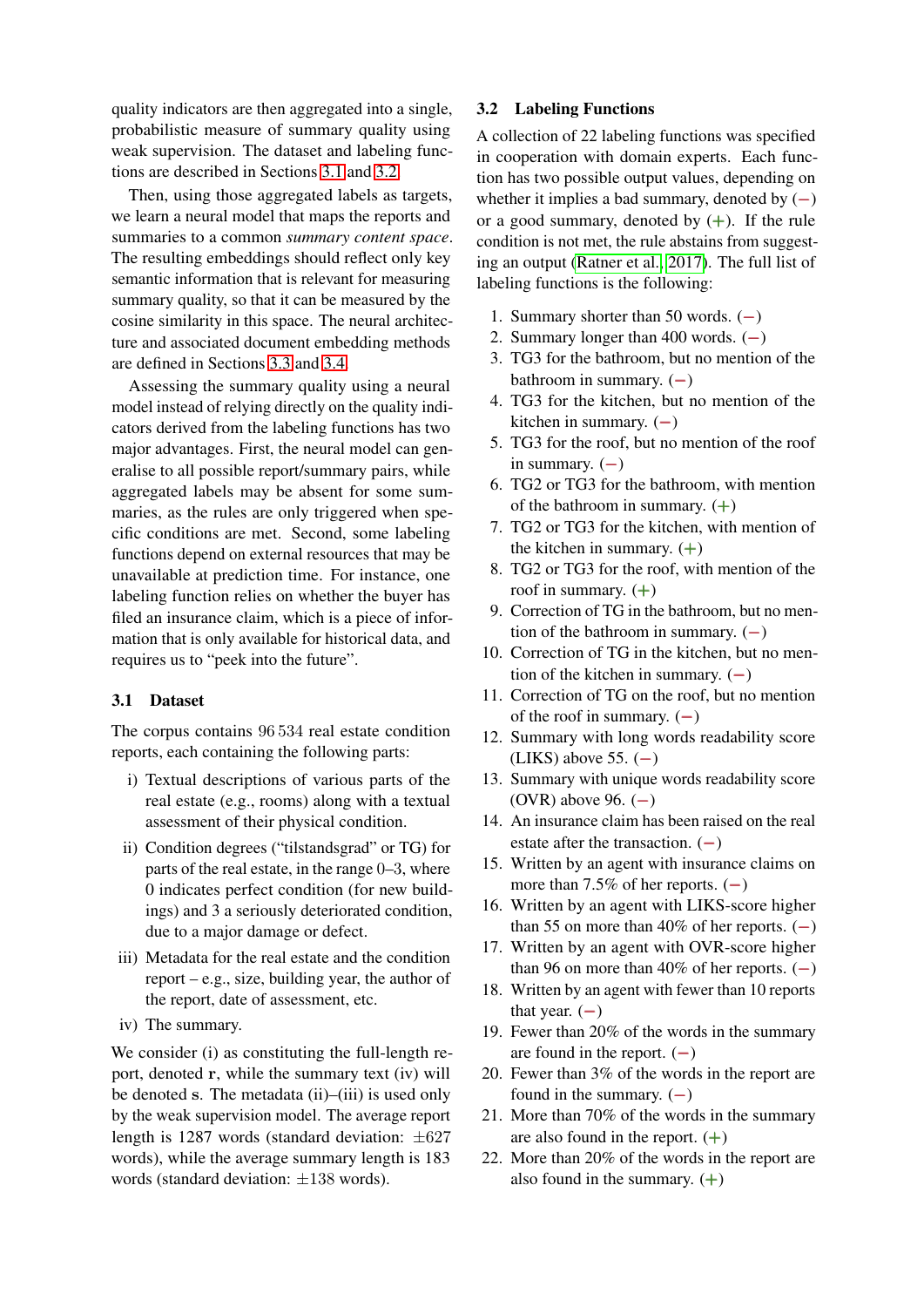<span id="page-4-2"></span>

Figure 1: General model architecture  $q(\mathbf{r}, \mathbf{s})$ .

For a given summary, let  $y$  be the unknown true label, with possible values  $-1$  (bad) and 1 (good), and let  $\lambda$  be the outputs of the labeling functions. By applying these to the real estate condition reports, a generative label model  $P_{\mu}(y | \lambda)$  can be estimated in a fully unsupervised fashion, as described by [Ratner et al.](#page-9-3) [\(2019\)](#page-9-3). We then obtain labels  $y^+ = P_{\mu}(y = 1 | \lambda) \in [0, 1]$ , indicating the probability that a given summary is good.

## <span id="page-4-0"></span>3.3 Summary Quality Model

Let  $R$  denote the set of all possible reports and summaries, and let  $Z$  be the summary content space. We define the summary quality model as a function  $q(\mathbf{r}, \mathbf{s})$  comparing two document embeddings:

$$
q(\mathbf{r}, \mathbf{s}) = \cos \sin(h(\mathbf{r}), h(\mathbf{s})) = \cos \sin(\mathbf{z}_\mathbf{r}, \mathbf{z}_\mathbf{s}),
$$

where  $h : \mathcal{R} \to \mathcal{Z}$  is a learned mapping from texts (full reports or summaries) to vectors. The general architecture is illustrated in Figure [1.](#page-4-2)

The training objective for  $h$  should be such that a good (bad) summary should yield a high (low) cosine similarity. We also want our models to return quality scores distributed over the entire cosine domain  $[-1, 1]$ , and we find that the standard crossentropy loss tends to push the values towards the edges. Instead, we use a variation of the cosine embedding loss function, given by

$$
l(q(\mathbf{r}, \mathbf{s}), y)
$$
  
= 
$$
\begin{cases} \max(0, \tau_{\text{good}} - \cos \sin(\mathbf{z}_{\mathbf{r}}, \mathbf{z}_{\mathbf{s}})), & y = 1\\ \max(0, \cos \sin(\mathbf{z}_{\mathbf{r}}, \mathbf{z}_{\mathbf{s}}) - \tau_{\text{bad}}), & y = -1, \end{cases}
$$

where  $\tau_{\text{good}}$  and  $\tau_{\text{bad}}$  are thresholds on the quality scores of good/bad summaries. A loss of zero is obtained if good summaries have a quality score higher than  $\tau_{\text{good}}$  or if bad summaries have a quality score lower than  $\tau_{bad}$ . The model will thereby not perform better by pushing the quality of summaries above  $\tau_{\text{good}}$  or below  $\tau_{\text{bad}}$ , which encourages the model to return scores on a larger part of the cosine domain  $[-1, 1]$ . We find experimentally that  $\tau_{\text{good}} = 0.2$  and  $\tau_{\text{bad}} = -0.2$  result in models with an appropriate distribution of values.

The weak supervision labels  $y^{+}$  are expected to be noisy. We follow [Ratner et al.](#page-9-3) [\(2019\)](#page-9-3) in using a noise-aware version of our loss function  $l(q(\mathbf{r}, \mathbf{s}), y)$  for training, which we define by

<span id="page-4-3"></span>
$$
l^*(q(\mathbf{r}, \mathbf{s}), y^+) = E_{y \sim P_{\boldsymbol{\mu}}(y|\boldsymbol{\lambda})} \left[ l(q(\mathbf{r}, \mathbf{s}), y) \right]^{(1)}
$$
  
=  $y^+ \cdot l(q(\mathbf{r}, \mathbf{s}), 1) + (1 - y^+) \cdot l(q(\mathbf{r}, \mathbf{s}), -1).$ 

Having defined the general model architecture and its training procedure, we now detail various solutions to express the mapping  $h$ .

## <span id="page-4-1"></span>3.4 Document embeddings

#### 3.4.1 LSA and Doc2vec

We start with unsupervised baseline models, and experiment with both Latent Semantic Analysis [\(Deerwester et al., 1990\)](#page-8-0) and Doc2vec [\(Le and](#page-9-4) [Mikolov, 2014\)](#page-9-4), for their ability to easily embed arbitrarily long documents. We train LSA and Doc2vec on the training set (ignoring the quality labels, as those techniques are self-supervised). These models can be described in Figure [1](#page-4-2) by removing the training and neural network components, and by using LSA or Doc2vec for the embeddings. We use a dimensionality of 500 for LSA and 100 for Doc2vec.

#### 3.4.2 FFN-based models

Our first supervised model for  $h$  is a feed-forward network. We first embed the reports and summaries with LSA or Doc2vec (both of dimension 500) as described above, and add a feed-forward transformation of those vectors which is optimised on the basis of the embedding loss function. The network weights are shared for both the full report r and the summary s. The architecture becomes as illustrated in Figure [1](#page-4-2) by inserting LSA or Doc2vec into the embedding component and a feed-forward network into the neural-network component. We refer to the resulting models as LSA+FFN and Doc2vec+FFN.

We employ the ReLu activation function in all layers except the last, which is linear (i.e., has no activation function). By using only a single feedforward layer, this model architecture becomes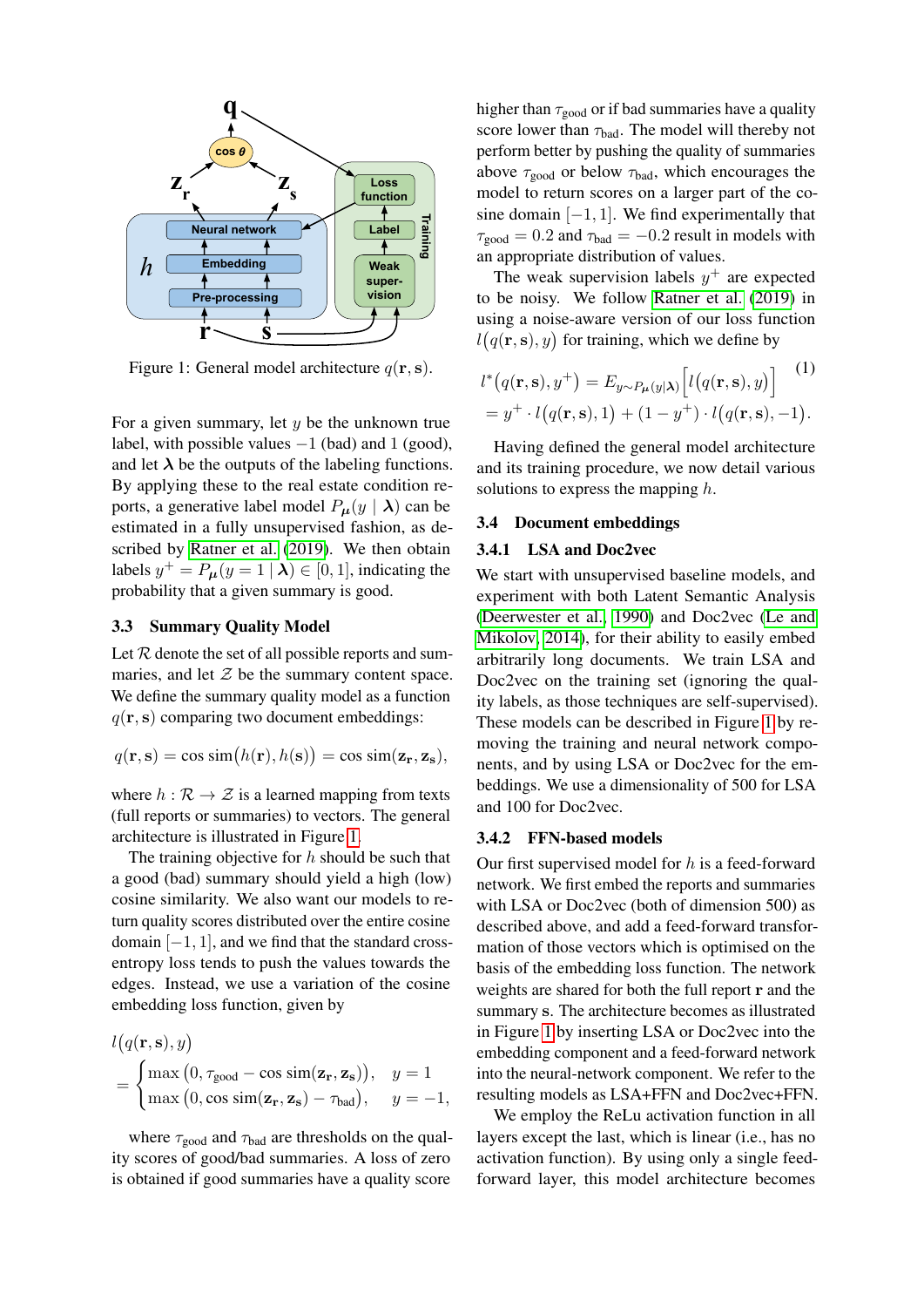equivalent to a linear transformation of the LSA or Doc2vec embeddings. We refer to the resulting models as LSA+LinTrans and Doc2vec+LinTrans.

The hidden layers have 1000 units, and the final layer 100 units. LSA+FFN and Doc2vec+FFN respectively use two and three hidden layers.

# 3.4.3 LSTM-based models

The second model for the function  $h$  mapping reports and summaries to the summary content space is an LSTM network. LSTMs are commonly used over word embeddings, but this approach is hard to scale due to the length of real estate condition reports. Instead, we split the reports into sections, and summaries into sentences and use LSA or Doc2vec to embed each, giving a sequence of vectors for each report and summary, and train the LSTM on these. A final, fully connected linear layer is placed on the LSTM output. In Figure [1](#page-4-2) the pre-processing component now includes the splitting of sections/sentences, the embedding component is LSA or Doc2vec, and the neural-network component is the LSTM. We refer to the resulting models as LSA+LSTM and Doc2vec+LSTM. We use a single, unidirectional LSTM layer with a cell dimensionality of 100, along with 100 units in the final dense layer.

#### 3.4.4 Convolutional models

The final model for  $h$  is a convolutional neural network with word embeddings as inputs. Those word embeddings are estimated either by Word2vec (dimension: 100) or a neural embedding layer (dimension: 500), both trained on the training set of the corpus. We use 1D convolutions with window size  $\in \{2, 3, 5, 7, 10\}$  and a number of filters equivalent to the word embedding dimension. We then apply a maximum pooling to obtain a single output vector, fed to a final, fully-connected linear layer.

One benefit of convolutional neural networks is their scalability when processing long documents. The convolutional model detects local text patterns that are especially predictive for the summary quality, thereby providing a good mapping to the summary content space. In Figure [1](#page-4-2) the pre-processing component now includes tokenisation, the embedding component is the embedding layer or Word2vec, and the neural-network is the CNN. We refer to the resulting models as EmbLayer+CNN and Word2vec+CNN.

<span id="page-5-1"></span>

| No.      | Cov.       | Overlap  | Conflict   | Acc.      |
|----------|------------|----------|------------|-----------|
| $1(-)$   | $10.4 \%$  | $96.2\%$ | 22.1%      | 100 %     |
| $2(-)$   | 7.9%       | $91.1\%$ | 82.3%      | $10.9 \%$ |
| $3(-)$   | 5.1 $%$    | $90.2\%$ | 27.5 %     | $71.5\%$  |
| $4(-)$   | 2.4%       | 95.8 %   | $50.0\ \%$ | 58.5%     |
| $5(-)$   | $2.6\%$    | $92.3\%$ | $30.8~\%$  | 78.0 %    |
| $6(+)$   | 36.9%      | 76.4 %   | 46.1 %     | 74.9 %    |
| $7 (+)$  | $11.6\,\%$ | 93.1 %   | 47.4 %     | 97.3 %    |
| $8 (+)$  | $25.1\%$   | 83.7 %   | 46.2 %     | 82.0%     |
| $9(-)$   | 7.6%       | 84.2 %   | 22.4 %     | 73.5%     |
| $10(-)$  | 5.1 $%$    | 90.2 %   | 45.1 %     | 60.8 $%$  |
| $11(-)$  | 8.1%       | 82.7%    | 34.6%      | 72.9 %    |
| $12(-)$  | $11.8\ \%$ | 92.4 %   | 42.4 %     | 73.4 %    |
| $13(-)$  | $10.7\,\%$ | 93.5 %   | $26.2\%$   | $100\%$   |
| $14(-)$  | $1.8\%$    | $83.3\%$ | 55.6 %     | 47.9 %    |
| $15(-)$  | $1.6\%$    | 93.8 %   | 43.8 %     | $71.5\%$  |
| $16(-)$  | $10.8\ \%$ | 88.9%    | 48.1 %     | 57.9%     |
| $17(-)$  | $10.0\ \%$ | 91.0 %   | 37.0 %     | $100\%$   |
| $18(-)$  | 5.4 %      | 85.2 %   | 48.1 %     | 58.9 %    |
| $19(-)$  | $3.4\%$    | 76.5%    | 14.7%      | 83.4 %    |
| $20 (+)$ | $6.3\%$    | 85.7 %   | 49.2 %     | 63.3 $%$  |
| $21(-)$  | 7.1%       | 94.4 %   | 11.3%      | $100\%$   |
| $22 (+)$ | $6.2~\%$   | 91.9 %   | 48.4 %     | $100\%$   |

Table 1: Analysis of the 22 labeling functions when applied to the real estate condition report corpus.

# <span id="page-5-0"></span>4 Evaluation

#### 4.1 Weak Supervision Labels

Table [1](#page-5-1) shows for each labeling function its coverage (as a percentage of the full corpus), the proportion of overlaps with at least one other labeling function, the proportion of conflicts with at least one other labeling function, and its accuracy estimated through the aggregated label model.

The weak supervision model abstains from labeling 15.9% of the summaries, giving us a labeled dataset of  $M_{\text{lab}} = 81\,195$  samples. Figure [2](#page-6-0) shows a histogram of the resulting probabilistic labels,  $y_m^+ = P_\mu(y_m = 1 | \lambda_m) \text{ for } m = 1, \dots, M_{\text{lab}},$ where each  $y_m^+$  is the probability of summary m being of high quality. We observe many summaries for which  $y_m^+ \approx 0$  or  $y_m^+ > 0.7$ . The labels seem otherwise quite evenly distributed on the probability range [0, 1], and their average is 0.493, which indicates that the dataset is well balanced and does not require oversampling. We split the labeled dataset of 81 195 samples in the ratio 8:1:1, yielding a training set of 64 955 samples and validation and test sets of 8 120 samples each.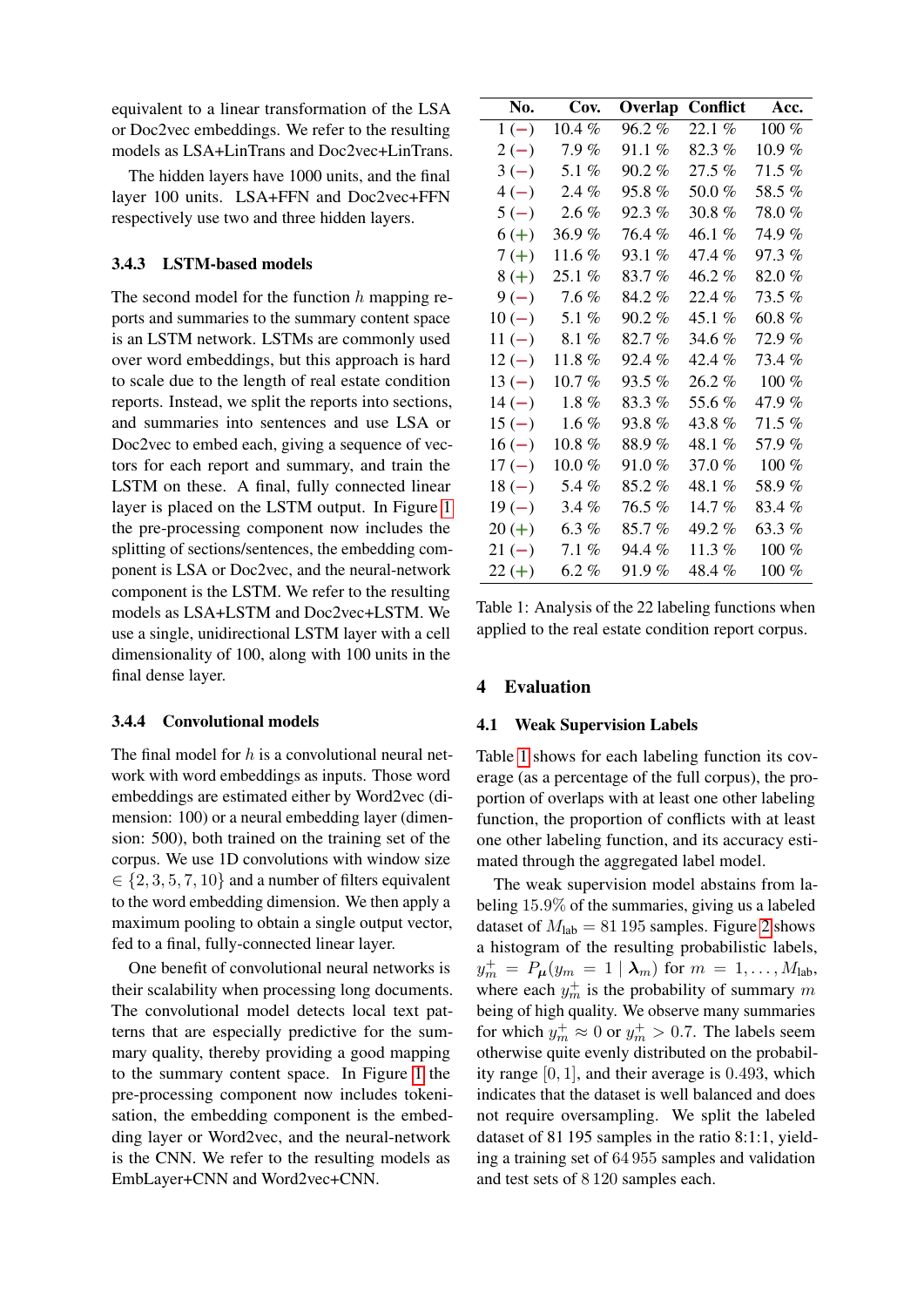<span id="page-6-0"></span>

Figure 2: Histogram showing the distribution of labels from the weak supervision model.

#### 4.2 Model Performance

We evaluate our models against the weak supervision labels. The model performances on the test set are given in Table [2,](#page-6-1) measured by the standard classification scores accuracy and  $F_1$ , and for the supervised models also by the loss function given in [\(1\)](#page-4-3). We train the models using the Adam optimizer with a learning rate of  $1 \times 10^{-4}$ , reduced by a factor of 0.1 after one third of the epochs, and again after two thirds. We also employ a dropout of 0.2 in the hidden layers.

For the computation of accuracy and  $F_1$ , the probabilistic labels  $y^{+}$  and the quality measures  $q(\mathbf{r}, \mathbf{s})$  are converted to binary labels; the threshold for  $y^+$  is 0.5, while for  $q(\mathbf{r}, \mathbf{s})$  the threshold is tuned on the validation set. We see that the supervised models outperform the unsupervised ones and that the model Word2vec+CNN achieves the best performance both in terms of accuracy and  $F_1$ .

It should be noted that the aggregated labels obtained with weak supervision only constitute a proxy for the ground truth. Although we expect them to provide good indications of the overall quality of the summaries in this domain, we cannot be certain of how well they correlate with human judgment, so our conclusions regarding the ability of various models to measure summary quality must remain somewhat tentative.

Figure [3](#page-7-0) illustrates the performance of four models by showing the distributions of quality measures for samples where the weak supervision label model is confident about the label. Summaries with  $y^+ \ge 0.9$  are shown in green and those with  $y^+ \leq 0.1$  are shown in red. We observe that all of these models are, to some degree, able to distinguish good summaries from bad ones. The unsupervised LSA baseline does, however, have much more overlap than the other models, which reflects the poorer performance in Table [2.](#page-6-1) The distributions for the model LSA+LSTM is unexpected,

<span id="page-6-1"></span>

| Model            | Loss  | Acc.  | ${\bf F}_1$ |
|------------------|-------|-------|-------------|
| <b>LSA</b>       |       | 0.726 | 0.755       |
| Doc2vec          |       | 0.684 | 0.686       |
| $LSA+LinTrans$   | 0.095 | 0.863 | 0.876       |
| Doc2vec+LinTrans | 0.101 | 0.850 | 0.863       |
| LSA+FFN          | 0.080 | 0.882 | 0.893       |
| Doc2vec+FFN      | 0.079 | 0.885 | 0.897       |
| LSA+LSTM         | 0.079 | 0.882 | 0.895       |
| Doc2vec+LSTM     | 0.080 | 0.880 | 0.891       |
| EmbLayer+CNN     | 0.088 | 0.888 | 0.898       |
| Word2yec+CNN     | 0.085 | 0.895 | 0.905       |

Table 2: Model performances on the test set.

in that it pushes the quality measures just below  $\tau_{bad} = -0.2$  or just above  $\tau_{good} = 0.2$ , instead of distributing them on the complete quality range  $[-1, 1]$ . This behavior effectively makes it a classifier rather than a model of quality measure. We observe the same behavior for the Doc2vec+LSTM model and FFN-based models. The LinTrans and CNN-based models, on the other hand, yield a good separation of good and bad summaries, while distributing them on a large portion of the quality range, which is the behavior we seek.

Figure [4](#page-7-1) illustrates the distribution of quality measures assigned to all of the  $M = 96534$  samples in the corpus by the Word2vec+CNN model. By comparing this histogram to the one in Figure [2,](#page-6-0) we see that this model provides a more continuous quality measure than the labels aggregated from the labeling functions using weak supervision.

## 4.3 Summary Quality

When applied to the entire corpus of real estate condition reports and summaries, including the ones that the weak supervision model abstained from labeling, the Word2vec+CNN model finds that 35% of the summaries have a quality score  $q(\mathbf{r}, \mathbf{s})$  below  $\tau_{\text{bad}} = -0.2$ , our chosen threshold for being of poor quality, while 33% are judged to be of high quality (i.e.,  $q(\mathbf{r}, \mathbf{s}) > \tau_{\text{good}} = 0.2$ ), while the remaining 31% are considered mediocre. The LSA+LinTrans model find 28% of the summaries to be of poor quality, and an average of the CNN and LinTrans models gives a proportion of poor summaries around 30%. If almost a third of the summaries of real estate condition reports are in fact of poor quality, this would bode ill for the real estate buyers that do not read the full reports.

Three example summaries are included in Ap-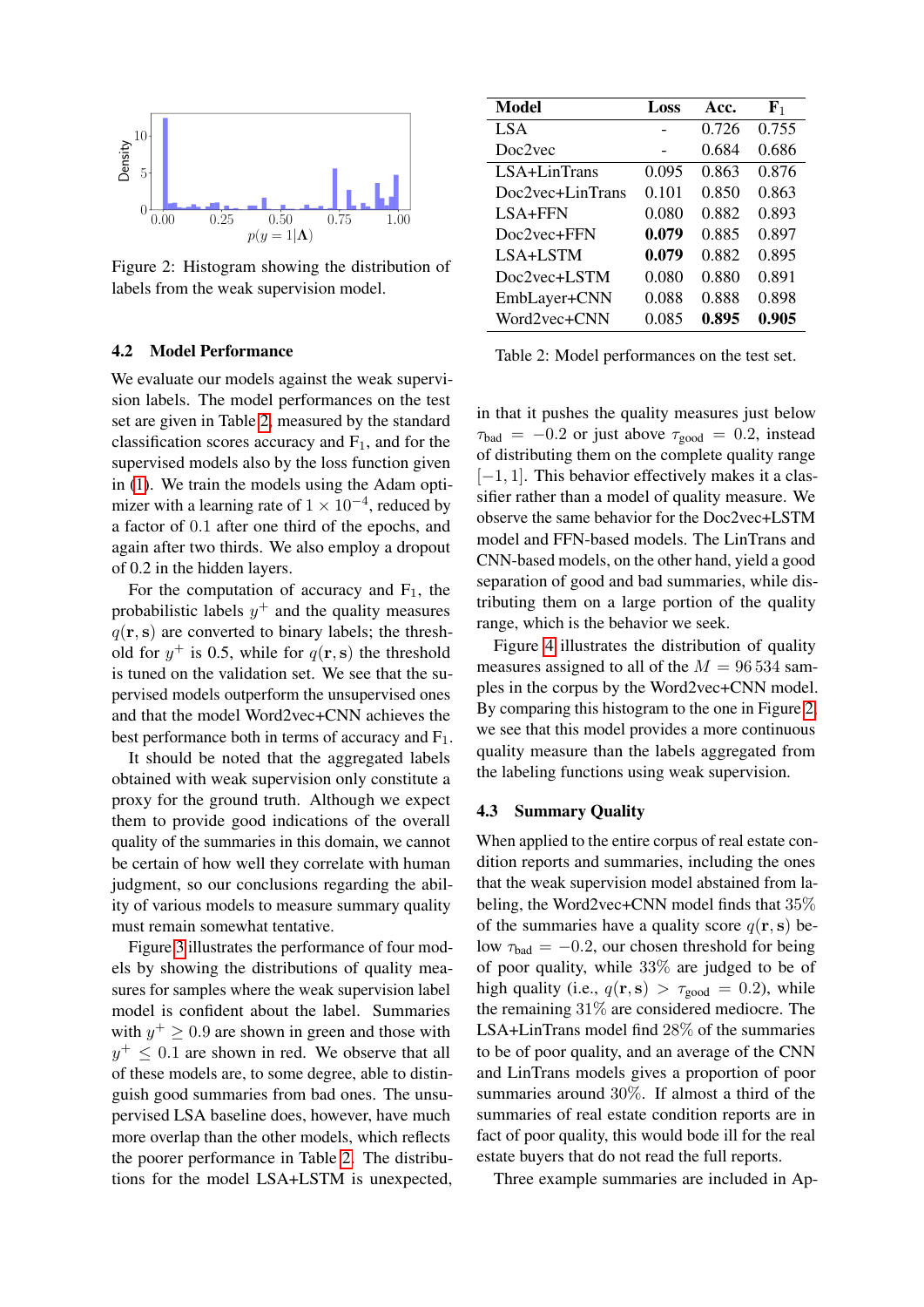<span id="page-7-0"></span>

Figure 3: Normalized histograms showing the distribution of quality measures  $q(\mathbf{r}, \mathbf{s})$  for summaries from the test set that the label model considers as good (shown as green) and bad (shown as red).

<span id="page-7-1"></span>

Figure 4: Normalized histogram of  $q(\mathbf{r}, \mathbf{s})$  for the entire corpus of summaries.

pendix A. Their predicted quality measures using the weak supervision model, the LinTrans models and the CNN models are given in Table [3.](#page-7-2) We see that all models agree that the first summary is of good quality, and that the second is relatively bad. Since the first summary is quite thorough while the second is excessively short and quite uninformative, this is in line with our expectations. The third summary, however, is considered poor by the label model but quite good by the neural models. As this is also a quite thorough summary which captures the essence of its corresponding report, it would seem that the supervised models outperform in this case the labels they were trained on. We observed several such examples in the corpus, but without data from human judgments, we cannot ascertain

<span id="page-7-2"></span>

| Model                  | Ex. 1 | Ex. 2        | Ex. 3 |
|------------------------|-------|--------------|-------|
| $P_{\mu}(y=1 \lambda)$ | 0.92  | $\mathbf{0}$ |       |
| LSA+LinTrans           | 0.24  | $-0.68$      | 0.32  |
| Doc2vec+LinTrans       | 0.46  | $-0.54$      | 0.28  |
| EmbLayer+CNN           | 0.67  | $-0.62$      | 0.41  |
| Word2vec+CNN           | 0.23  | $-0.68$      | 0.61  |

Table 3: Quality scores for the three example summaries given in the appendix.

to what extent the neural models are truly more reliable than the weak supervision labels.

# 5 Conclusion

This paper describes a novel approach to automatically assess the quality (focusing primarily on the criteria of content coverage) of human-generated summaries, using a corpus of real estate condition reports as a concrete example. The approach relies on the creation of document embeddings that are appropriate for measuring summary quality. This gives us a particular kind of semantic space (the summary content space) where summary quality can be measured by the cosine similarity between the report and its summary.

Since we have no access to "ground truth" values for the summary quality, we obtain indirect quality indicators based on a set of 22 heuristic rules gathered from human experts. Those quality indi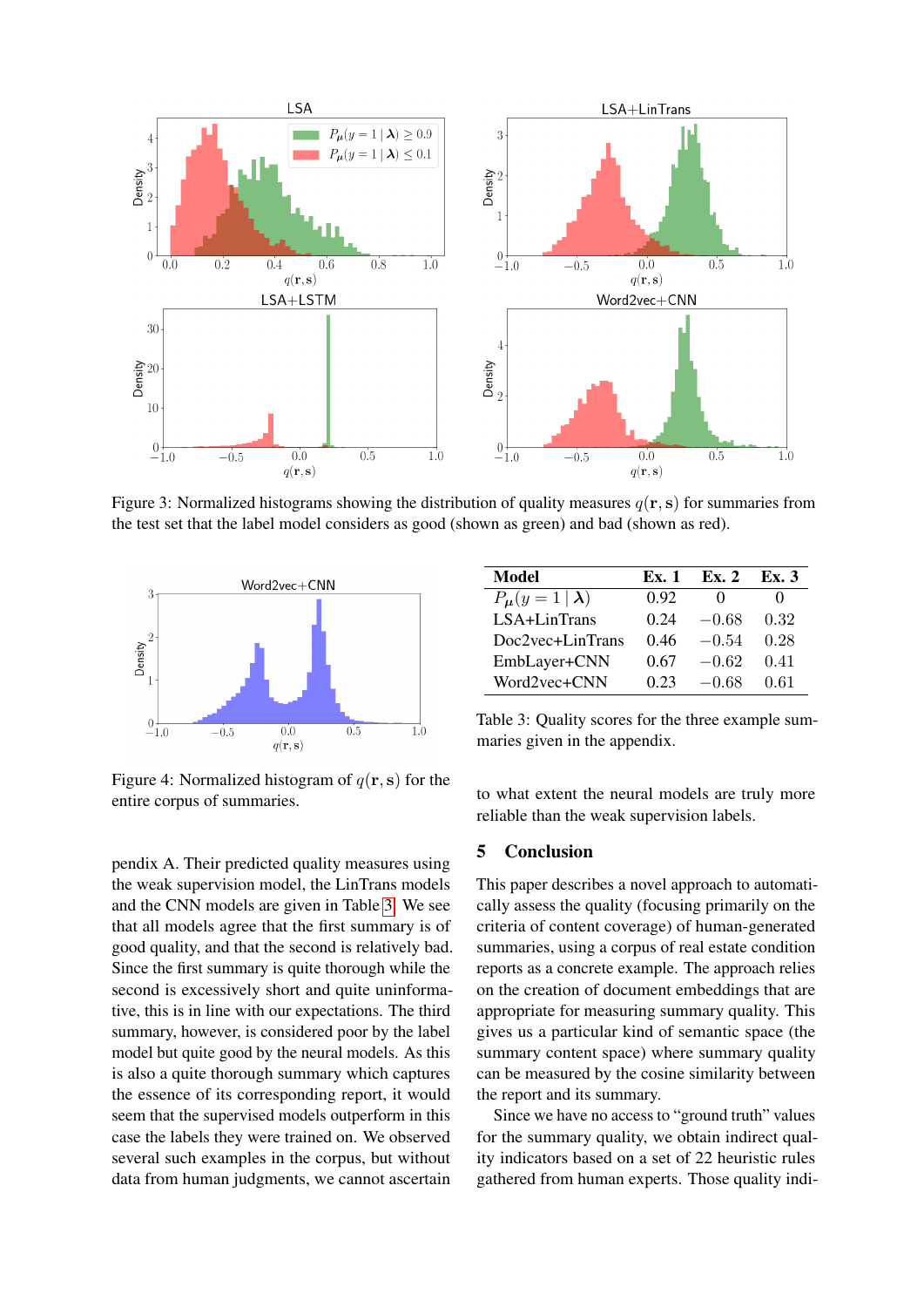cators are then aggregated into a single probability (of a summary being of high quality) using weak supervision. The aggregated probabilities are subsequently employed as targets for training neural models optimised for the task of predicting summary quality. Evaluation results show that the best neural model, based on a convolutional architecture, achieves an overall accuracy of 89.5% when measuring the model output against the aggregated labels, while the best unsupervised model (LSA) only achieves an accuracy of 72.6%.

An important limitation of the proposed method is the reliance on indirect indicators of summary quality (as expressed by the heuristic rules) instead of human judgments. A key research question for future work is thus to examine the correlations between the quality measures derived from the labeling functions and human judgments. While the heuristic rules do not capture all aspects that may influence the overall quality of a summary, our hypothesis (yet to be validated) is that they nevertheless correlate well with human judgments. An additional benefit of these heuristic rules is their explanatory power, making it possible to provide concrete, human-readable suggestions on *how* to improve a given summary.

Although not considered in this paper, the use of document embeddings relying on contextual word representations is another interesting research question that we wish to investigate in future work.

# References

- <span id="page-8-10"></span>Stephen H. Bach, Daniel Rodriguez, Yintao Liu, Chong Luo, Haidong Shao, Cassandra Xia, Souvik Sen, Alex Ratner, Braden Hancock, Houman Alborzi, Rahul Kuchhal, Chris Ré, and Rob Malkin. 2019. Snorkel DryBell: A case study in deploying weak supervision at industrial scale. In *Proceedings of the 2019 International Conference on Management of Data*, pages 362–375. Association for Computing Machinery.
- <span id="page-8-7"></span>David M. Blei, Andrew Y. Ng, and Michael I. Jordan. 2003. Latent dirichlet allocation. *The Journal of Machine Learning Research*, 3:993–1022.
- <span id="page-8-11"></span>Eran Bringer, Abraham Israeli, Yoav Shoham, Alex Ratner, and Christopher Ré. 2019. Osprey: Weak supervision of imbalanced extraction problems without code. In *Proceedings of the 3rd International Workshop on Data Management for End-to-End Machine Learning*, pages 1–11. Association for Computing Machinery.
- <span id="page-8-9"></span>Tom B. Brown, Benjamin Mann, Nick Ryder, Melanie Subbiah, Jared Kaplan, Prafulla Dhariwal, Arvind

Neelakantan, Pranav Shyam, Girish Sastry, Amanda Askell, Sandhini Agarwal, Ariel Herbert-Voss, Gretchen Krueger, Tom Henighan, Rewon Child, Aditya Ramesh, Daniel M. Ziegler, Jeffrey Wu, Clemens Winter, Christopher Hesse, Mark Chen, Eric Sigler, Mateusz Litwin, Scott Gray, Benjamin Chess, Jack Clark, Christopher Berner, Sam Mc-Candlish, Alec Radford, Ilya Sutskever, and Dario Amodei. 2020. [Language models are few-shot learn](https://proceedings.neurips.cc/paper/2020/hash/1457c0d6bfcb4967418bfb8ac142f64a-Abstract.html)[ers.](https://proceedings.neurips.cc/paper/2020/hash/1457c0d6bfcb4967418bfb8ac142f64a-Abstract.html) In *Advances in Neural Information Processing Systems 33: Annual Conference on Neural Information Processing Systems 2020, NeurIPS 2020, December 6-12, 2020, virtual*.

- <span id="page-8-3"></span>Luis Adrián Cabrera-Diego and Juan-Manuel Torres-Moreno. 2018. Summtriver: A new trivergent model to evaluate summaries automatically without human references. *Data & Knowledge Engineering*, 113:184–197.
- <span id="page-8-2"></span>Ziqiang Cao, Wenjie Li, Sujian Li, and Furu Wei. 2018. [Retrieve, rerank and rewrite: Soft template](https://doi.org/10.18653/v1/P18-1015) [based neural summarization.](https://doi.org/10.18653/v1/P18-1015) In *Proceedings of the 56th Annual Meeting of the Association for Computational Linguistics (Volume 1: Long Papers)*, pages 152–161, Melbourne, Australia. Association for Computational Linguistics.
- <span id="page-8-6"></span>Daniel Cer, Mona Diab, Eneko Agirre, Iñigo Lopez-Gazpio, and Lucia Specia. 2017. [SemEval-2017](https://doi.org/10.18653/v1/S17-2001) [task 1: Semantic textual similarity multilingual and](https://doi.org/10.18653/v1/S17-2001) [crosslingual focused evaluation.](https://doi.org/10.18653/v1/S17-2001) In *Proceedings of the 11th International Workshop on Semantic Evaluation (SemEval-2017)*, pages 1–14. Association for Computational Linguistics.
- <span id="page-8-1"></span>Jianpeng Cheng and Mirella Lapata. 2016. [Neural sum](https://doi.org/10.18653/v1/P16-1046)[marization by extracting sentences and words.](https://doi.org/10.18653/v1/P16-1046) In *Proceedings of the 54th Annual Meeting of the Association for Computational Linguistics (Volume 1: Long Papers)*, pages 484–494, Berlin, Germany. Association for Computational Linguistics.
- <span id="page-8-4"></span>John M. Conroy and Hoa Trang Dang. 2008. [Mind](https://www.aclweb.org/anthology/C08-1019) [the gap: Dangers of divorcing evaluations of sum](https://www.aclweb.org/anthology/C08-1019)[mary content from linguistic quality.](https://www.aclweb.org/anthology/C08-1019) In *Proceedings of the 22nd International Conference on Computational Linguistics (COLING 2008)*, pages 145–152, Manchester, UK. COLING 2008 Organizing Committee.
- <span id="page-8-0"></span>Scott Deerwester, Susan T. Dumais, George W. Furnas, Thomas K. Landauer, and Richard Harshman. 1990. [Indexing by latent semantic analysis.](https://doi.org/10.1002/(SICI)1097-4571(199009)41:6<391::AID-ASI1>3.0.CO;2-9) *Journal of the American Society for Information Science*, 41(6):391–407.
- <span id="page-8-8"></span>Jacob Devlin, Ming-Wei Chang, Kenton Lee, and Kristina Toutanova. 2018. BERT: Pre-training of deep bidirectional transformers for language understanding. *arXiv preprint arXiv:1810.04805*.
- <span id="page-8-5"></span>Bill Dolan, Chris Quirk, and Chris Brockett. 2004. Unsupervised construction of large paraphrase corpora: Exploiting massively parallel news sources. In *Proceedings of the 20th International Conference on*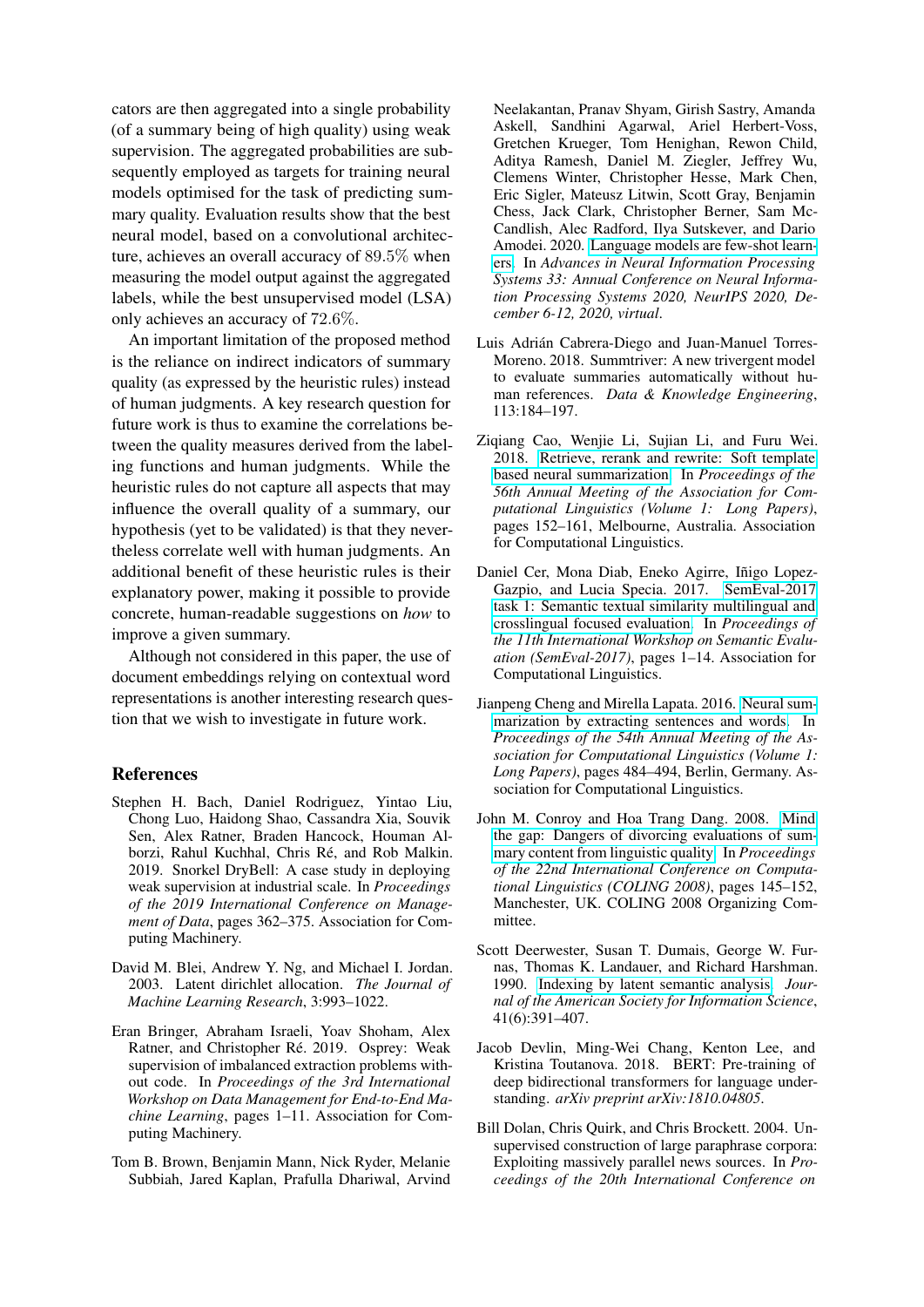*Computational Linguistics*, pages 350–356. Association for Computational Linguistics.

- <span id="page-9-7"></span>Liana Ermakova, Jean Valère Cossu, and Josiane Mothe. 2019. A survey on evaluation of summarization methods. *Information processing & management*, 56(5):1794–1814.
- <span id="page-9-6"></span>Patrick Fernandes, Miltiadis Allamanis, and Marc Brockschmidt. 2019. [Structured neural summariza](https://openreview.net/forum?id=H1ersoRqtm)[tion.](https://openreview.net/forum?id=H1ersoRqtm) In *7th International Conference on Learning Representations, ICLR 2019, New Orleans, LA, USA, May 6-9, 2019*. OpenReview.net.
- <span id="page-9-5"></span>Mahak Gambhir and Vishal Gupta. 2017. Recent automatic text summarization techniques: a survey. *Artificial Intelligence Review*, 47(1):1–66.
- <span id="page-9-10"></span>George Giannakopoulos. 2013. [Multi-document multi](https://www.aclweb.org/anthology/W13-3103)[lingual summarization and evaluation tracks in ACL](https://www.aclweb.org/anthology/W13-3103) [2013 MultiLing workshop.](https://www.aclweb.org/anthology/W13-3103) In *Proceedings of the MultiLing 2013 Workshop on Multilingual Multidocument Summarization*, pages 20–28, Sofia, Bulgaria. Association for Computational Linguistics.
- <span id="page-9-14"></span>Hongyu Gong, Tarek Sakakini, Suma Bhat, and Jinjun Xiong. 2019. [Document similarity for texts of](http://arxiv.org/abs/1903.10675) [varying lengths via hidden topics.](http://arxiv.org/abs/1903.10675) *arXiv preprint arXiv:1903.10675*.
- <span id="page-9-19"></span>Braden Hancock, Antoine Bordes, Pierre-Emmanuel Mazare, and Jason Weston. 2019. [Learning from](https://doi.org/10.18653/v1/P19-1358) [dialogue after deployment: Feed yourself, chatbot!](https://doi.org/10.18653/v1/P19-1358) In *Proceedings of the 57th Annual Meeting of the Association for Computational Linguistics*, pages 3667–3684, Florence, Italy. Association for Computational Linguistics.
- <span id="page-9-17"></span>Zhiting Hu, Xuezhe Ma, Zhengzhong Liu, Eduard Hovy, and Eric Xing. 2016. [Harnessing deep neu](https://doi.org/10.18653/v1/P16-1228)[ral networks with logic rules.](https://doi.org/10.18653/v1/P16-1228) In *Proceedings of the 54th Annual Meeting of the Association for Computational Linguistics (Volume 1: Long Papers)*, pages 2410–2420, Berlin, Germany. Association for Computational Linguistics.
- <span id="page-9-0"></span>Huseiernes Landsforbund. 2017. Konfliktnivået ved bolighandel må ned. [Online; accessed 3-February-2021].
- <span id="page-9-15"></span>Jey Han Lau and Timothy Baldwin. 2016. [An empiri](http://arxiv.org/abs/1607.05368)[cal evaluation of doc2vec with practical insights into](http://arxiv.org/abs/1607.05368) [document embedding generation.](http://arxiv.org/abs/1607.05368) *arXiv preprint arXiv:1607.05368*.
- <span id="page-9-4"></span>Quoc Le and Tomas Mikolov. 2014. Distributed representations of sentences and documents. In *International conference on machine learning*, pages 1188– 1196. Proceedings of Machine Learning Research.
- <span id="page-9-16"></span>Bohan Li, Hao Zhou, Junxian He, Mingxuan Wang, Yiming Yang, and Lei Li. 2020. [On the sentence](https://doi.org/10.18653/v1/2020.emnlp-main.733) [embeddings from pre-trained language models.](https://doi.org/10.18653/v1/2020.emnlp-main.733) In *Proceedings of the 2020 Conference on Empirical Methods in Natural Language Processing (EMNLP)*, pages 9119–9130, Online. Association for Computational Linguistics.
- <span id="page-9-9"></span>Chin-Yew Lin. 2004. ROUGE: A package for automatic evaluation of summaries. In *Text Summarization Branches Out*, pages 74–81. Association for Computational Linguistics.
- <span id="page-9-20"></span>Pierre Lison, Jeremy Barnes, Aliaksandr Hubin, and Samia Touileb. 2020. [Named entity recognition](https://doi.org/10.18653/v1/2020.acl-main.139) [without labelled data: A weak supervision approach.](https://doi.org/10.18653/v1/2020.acl-main.139) In *Proceedings of the 58th Annual Meeting of the Association for Computational Linguistics*, pages 1518–1533, Online. Association for Computational Linguistics.
- <span id="page-9-13"></span>Ming Liu, Bo Lang, Zepeng Gu, and Ahmed Zeeshan. 2017. [Measuring similarity of academic articles](https://doi.org/10.23919/TST.2017.8195345) [with semantic profile and joint word embedding.](https://doi.org/10.23919/TST.2017.8195345) *Tsinghua Science and Technology*, 22(6):619–632.
- <span id="page-9-1"></span>Elena Lloret, Laura Plaza, and Ahmet Aker. 2018. The challenging task of summary evaluation: An overview. *Language Resources and Evaluation*, 52(1):101–148.
- <span id="page-9-11"></span>Annie Louis and Ani Nenkova. 2013. [Automatically](https://doi.org/10.1162/COLI_a_00123) [assessing machine summary content without a gold](https://doi.org/10.1162/COLI_a_00123) [standard.](https://doi.org/10.1162/COLI_a_00123) *Computational Linguistics*, 39(2):267– 300.
- <span id="page-9-18"></span>Mike Mintz, Steven Bills, Rion Snow, and Daniel Jurafsky. 2009. [Distant supervision for relation ex](https://www.aclweb.org/anthology/P09-1113)[traction without labeled data.](https://www.aclweb.org/anthology/P09-1113) In *Proceedings of the Joint Conference of the 47th Annual Meeting of the ACL and the 4th International Joint Conference on Natural Language Processing of the AFNLP*, pages 1003–1011, Suntec, Singapore. Association for Computational Linguistics.
- <span id="page-9-8"></span>Ani Nenkova and Rebecca Passonneau. 2004. [Evaluat](https://www.aclweb.org/anthology/N04-1019)[ing content selection in summarization: The pyra](https://www.aclweb.org/anthology/N04-1019)[mid method.](https://www.aclweb.org/anthology/N04-1019) In *Proceedings of the Human Language Technology Conference of the North American Chapter of the Association for Computational Linguistics: HLT-NAACL 2004*, pages 145–152, Boston, Massachusetts, USA. Association for Computational Linguistics.
- <span id="page-9-12"></span>Dragomir R. Radev, Pradeep Muthukrishnan, and Vahed Qazvinian. 2009. [The ACL Anthology net](https://www.aclweb.org/anthology/W09-3607)[work.](https://www.aclweb.org/anthology/W09-3607) In *Proceedings of the 2009 Workshop on Text and Citation Analysis for Scholarly Digital Libraries (NLPIR4DL)*, pages 54–61, Suntec City, Singapore. Association for Computational Linguistics.
- <span id="page-9-2"></span>Alexander Ratner, Stephen H. Bach, Henry Ehrenberg, Jason Fries, Sen Wu, and Christopher Ré. 2017. [Snorkel: Rapid training data creation with weak su](https://doi.org/10.14778/3157794.3157797)[pervision.](https://doi.org/10.14778/3157794.3157797) *Proceedings of the VLDB Endowment*, 11(3):269–282.
- <span id="page-9-3"></span>Alexander Ratner, Braden Hancock, Jared Dunnmon, Frederic Sala, Shreyash Pandey, and Christopher Re.´ 2019. Training complex models with multi-task weak supervision. *Proceedings of the AAAI Conference on Artificial Intelligence*, 33:4763–4771.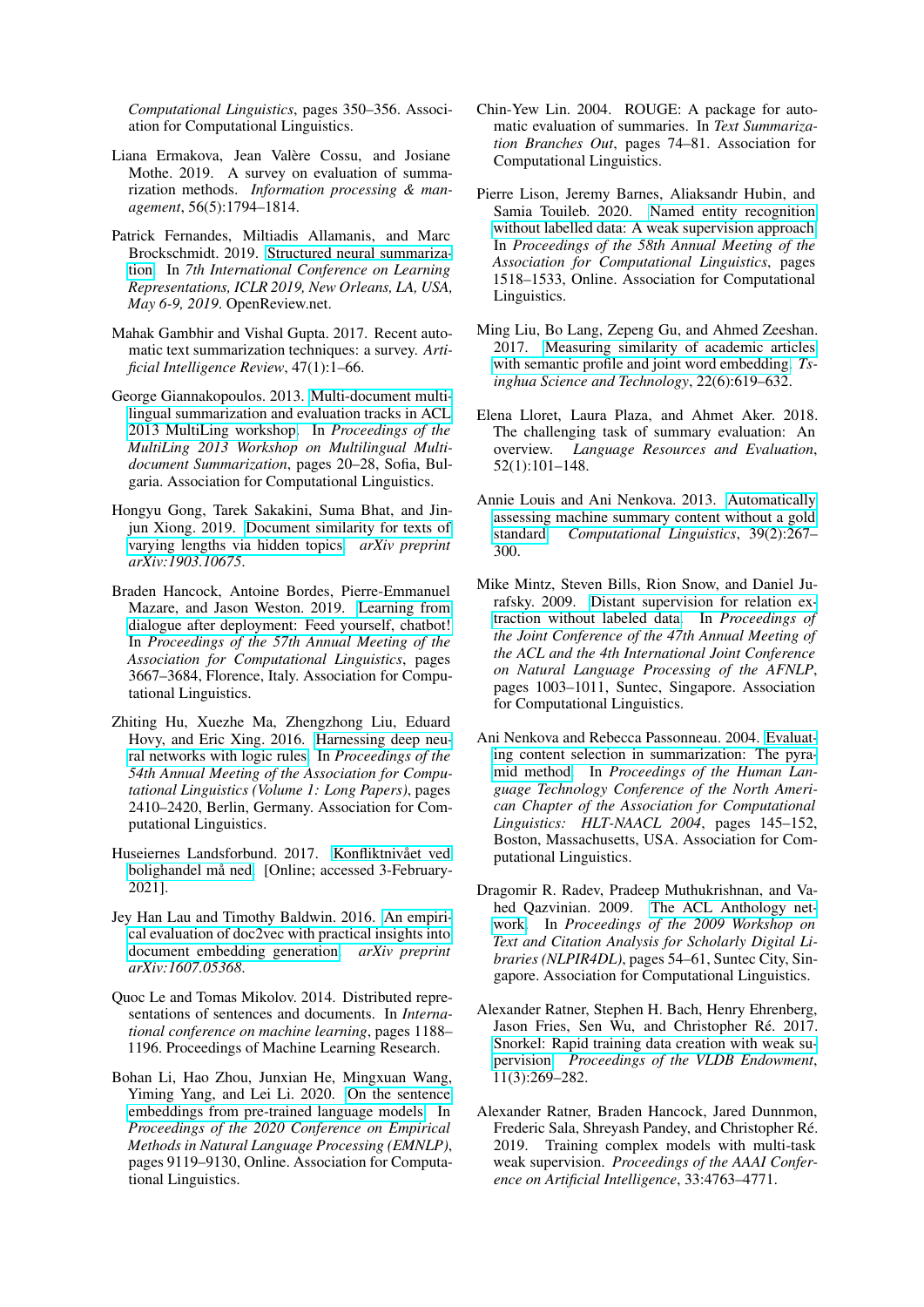- <span id="page-10-12"></span>Alexander Ratner, Christopher De Sa, Sen Wu, Daniel Selsam, and Christopher Ré. 2016. Data programming: Creating large training sets, quickly. In *Proceedings of the 30th International Conference on Neural Information Processing Systems*, pages 3574–3582. Curran Associates Inc.
- <span id="page-10-8"></span>Nils Reimers and Iryna Gurevych. 2019. [Sentence-](http://arxiv.org/abs/1908.10084)[BERT: Sentence embeddings using siamese BERT](http://arxiv.org/abs/1908.10084)[networks.](http://arxiv.org/abs/1908.10084) *arXiv preprint arXiv:1908.10084*.
- <span id="page-10-11"></span>Alan Ritter, Luke Zettlemoyer, Mausam, and Oren Etzioni. 2013. [Modeling missing data in distant su](https://doi.org/10.1162/tacl_a_00234)[pervision for information extraction.](https://doi.org/10.1162/tacl_a_00234) *Transactions of the Association for Computational Linguistics*, 1:367–378.
- <span id="page-10-5"></span>Vasile Rus, Nobal Niraula, and Rajendra Banjade. 2013. [Similarity measures based on latent dirichlet](https://doi.org/10.1007/978-3-642-37247-6_37) [allocation.](https://doi.org/10.1007/978-3-642-37247-6_37) In *Computational Linguistics and Intelligent Text Processing*, pages 459–470. Springer.
- <span id="page-10-1"></span>Alexander M. Rush, Sumit Chopra, and Jason Weston. 2015. [A neural attention model for abstractive sen](https://doi.org/10.18653/v1/D15-1044)[tence summarization.](https://doi.org/10.18653/v1/D15-1044) In *Proceedings of the 2015 Conference on Empirical Methods in Natural Language Processing*, pages 379–389, Lisbon, Portugal. Association for Computational Linguistics.
- <span id="page-10-13"></span>Esteban Safranchik, Shiying Luo, and Stephen Bach. 2020. [Weakly supervised sequence tagging from](https://doi.org/10.1609/aaai.v34i04.6009) [noisy rules.](https://doi.org/10.1609/aaai.v34i04.6009) *Proceedings of the AAAI Conference on Artificial Intelligence*, 34(04):5570–5578.
- <span id="page-10-2"></span>Horacio Saggion, Juan-Manuel Torres-Moreno, Iria da Cunha, Eric SanJuan, and Patricia Velázquez-Morales. 2010. [Multilingual summarization eval](https://www.aclweb.org/anthology/C10-2122)[uation without human models.](https://www.aclweb.org/anthology/C10-2122) In *COLING 2010: Posters*, pages 1059–1067, Beijing, China. COLING 2010 Organizing Committee.
- <span id="page-10-0"></span>Tor Sandberg. 2017. [Kjøper dyre boliger i blinde.](https://www.dagsavisen.no/nyheter/innenriks/kjoper-dyre-boliger-i-blinde-1.980169) *Dagsavisen*. [Online; accessed 3-February-2021].
- <span id="page-10-4"></span>Juan-Manuel Torres-Moreno, Horacio Saggion, Iria da Cunha, Eric SanJuan, and Patricia Velázquez-Morales. 2010. Summary evaluation with and without references. *Polibits*, (42):13–20.
- <span id="page-10-6"></span>Tedo Vrbanec and Ana Meštrović. 2020. [Corpus-based](https://doi.org/10.3390/info11050241) [paraphrase detection experiments and review.](https://doi.org/10.3390/info11050241) *Information*, 11(5):241.
- <span id="page-10-10"></span>Hai Wang and Hoifung Poon. 2018. [Deep probabilis](https://doi.org/10.18653/v1/D18-1215)[tic logic: A unifying framework for indirect super](https://doi.org/10.18653/v1/D18-1215)[vision.](https://doi.org/10.18653/v1/D18-1215) In *Proceedings of the 2018 Conference on Empirical Methods in Natural Language Processing*, pages 1891–1902, Brussels, Belgium. Association for Computational Linguistics.
- <span id="page-10-7"></span>Zhilin Yang, Zihang Dai, Yiming Yang, Jaime Carbonell, Russ R Salakhutdinov, and Quoc V Le. 2019. [Xlnet: Generalized autoregressive pretraining for](https://proceedings.neurips.cc/paper/2019/file/dc6a7e655d7e5840e66733e9ee67cc69-Paper.pdf) [language understanding.](https://proceedings.neurips.cc/paper/2019/file/dc6a7e655d7e5840e66733e9ee67cc69-Paper.pdf) In *Advances in Neural Information Processing Systems*, volume 32, pages 5753–5763. Curran Associates, Inc.
- <span id="page-10-3"></span>Tianyi Zhang, Varsha Kishore, Felix Wu, Kilian Q. Weinberger, and Yoav Artzi. 2020. [BERTScore:](https://iclr.cc/virtual/poster_SkeHuCVFDr.html) [Evaluating text generation with BERT.](https://iclr.cc/virtual/poster_SkeHuCVFDr.html) In *International Conference on Learning Representations*.
- <span id="page-10-9"></span>Ming Zhong, Pengfei Liu, Yiran Chen, Danqing Wang, Xipeng Qiu, and Xuanjing Huang. 2020. [Extrac](https://doi.org/10.18653/v1/2020.acl-main.552)[tive summarization as text matching.](https://doi.org/10.18653/v1/2020.acl-main.552) In *Proceedings of the 58th Annual Meeting of the Association for Computational Linguistics*, pages 6197–6208, Online. Association for Computational Linguistics.

# Appendix A. Example Summaries

- 1. Enebolig fra 1978 som er holdt vedlike og har god standard, tatt alder i betraktning. Den er noe påkostet over tid ellers er det originalt. Det er valmtak med bordtak. Renner og nedløp. Bindingsverkvegger som er isolert med stående panel og murforblending. Vinduer med karm og ramme i tre med isolerglass. Massiv utgangsdør i teak. Det er leca grunnmur og støpt dekke. Dreneringen er fra byggetiden. Innvendig er det panel og plater i himling, gulv har fliser, belegg, laminat, tepper og parkett. Baderom med fliser på gulv og vegger med sanitær utstyr som er fra byggetiden. Det er eget wc rom og dusjkabinett i fyr-rom og wc med servant i vaskerom. Eik kjøkkeninnredning med profiler på overskap og underskap fra byggetiden. Sentralfyr for olje og strøm som er ca 10 år. Oljetank under terrasse. Elektrisk anlegg med skrusikringer. Garasje fra 1986 den er oppført med støpt dekke, leca ringmur, stående kledning. Valmtak med betongstein, renner og nedløp i plastbelagt stål. Det er 2 stk leddporter. Det er registrert vanlig elde og bruksslitasje på eiendommen.
- 2. Boligen ligger i et etablert boligområde, med kort vei til skole, barnehage og forretning. Det er gjort bemerkninger som bør utbedres, som våtrom og oppgraderinger pga. normal bruksslitasje. Forøvrig les rapport.
- 3. Bolig bygget i år 2005 med gjeldende forskrifter fra byggeår. (Plan og bygningsloven fra 1985, revidert i 1997. Teknisk forskrift -97.) Boligen og garasje fremstår som normalt vedlikeholdt. Malte flater på alle vegger og himlinger i oppholdsrom. Keramiske fliser på gulv og vegger i bad. Keramiske fliser på gulv i vaskerom. Vedovn i stue med inndekning fra år 2010. Gruset